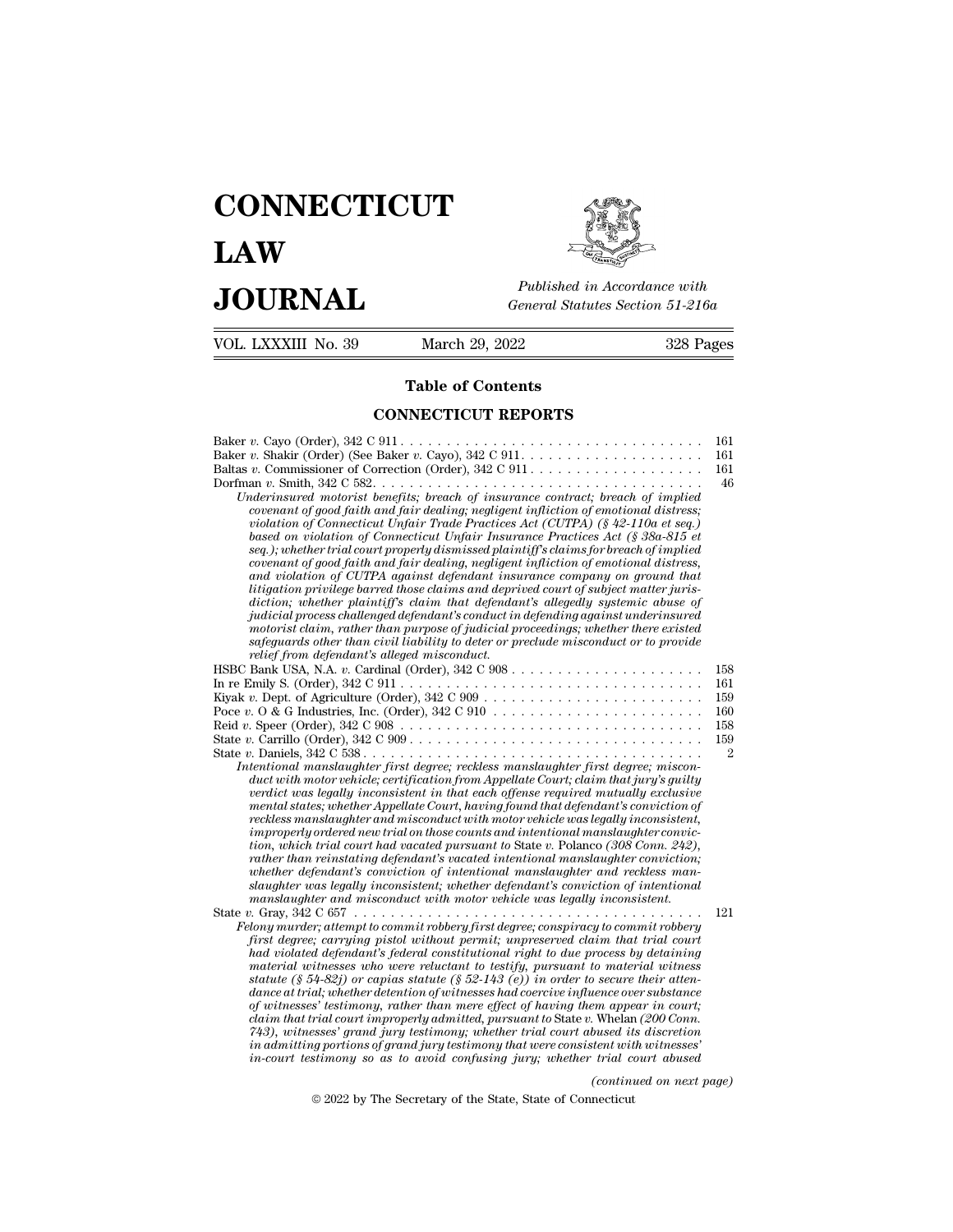|--|

| Page ii | CONNECTICUT LAW JOURNAL                                                                                                                                                                                                                                                                                                                            | March 29, 2022 |
|---------|----------------------------------------------------------------------------------------------------------------------------------------------------------------------------------------------------------------------------------------------------------------------------------------------------------------------------------------------------|----------------|
|         |                                                                                                                                                                                                                                                                                                                                                    |                |
|         | its discretion in admitting transcripts of witnesses' grand jury testimony after<br>prosecutor reenacted that testimony in court.                                                                                                                                                                                                                  |                |
|         | State $v$ . Holmes (Order), $342 \text{ C } 909 \ldots \ldots \ldots \ldots \ldots \ldots \ldots \ldots \ldots \ldots$                                                                                                                                                                                                                             | 159            |
|         |                                                                                                                                                                                                                                                                                                                                                    | 160            |
|         |                                                                                                                                                                                                                                                                                                                                                    | 27             |
|         | Violation of probation; breach of peace second degree; first amendment; true threats;<br>whether Appellate Court correctly concluded that defendant's remarks warranted<br>protection under first amendment to United States constitution; whether Appellate<br>Court improperly reversed judgments of trial court revoking defendant's probation. |                |
|         |                                                                                                                                                                                                                                                                                                                                                    | 158            |
|         | Volume 342 Cumulative Table of Cases                                                                                                                                                                                                                                                                                                               | 163            |
|         | CONNECTICUT APPELLATE REPORTS                                                                                                                                                                                                                                                                                                                      |                |
|         | Dissolution of marriage; claim that trial court abused its discretion in granting<br>plaintiff's motion for modification: claim that trial court abused its discretion                                                                                                                                                                             | 2A             |

| Court improperty reversed judgments of trial court revoking defendant s provation.<br>Tatoian v. Tyler (Order), $342 \text{ C } 908 \ldots \ldots \ldots \ldots \ldots \ldots \ldots \ldots \ldots \ldots \ldots \ldots$<br>Volume 342 Cumulative Table of Cases                                                                                                                                                                                                                                                                                                                                                                                         | 158<br>163 |
|----------------------------------------------------------------------------------------------------------------------------------------------------------------------------------------------------------------------------------------------------------------------------------------------------------------------------------------------------------------------------------------------------------------------------------------------------------------------------------------------------------------------------------------------------------------------------------------------------------------------------------------------------------|------------|
| <b>CONNECTICUT APPELLATE REPORTS</b>                                                                                                                                                                                                                                                                                                                                                                                                                                                                                                                                                                                                                     |            |
| Dissolution of marriage; claim that trial court abused its discretion in granting<br>plaintiff's motion for modification; claim that trial court abused its discretion<br>in awarding plaintiff attorney's fees to defend appeal; whether trial court's finding<br>that its failure to award attorney's fees would undermine its prior financial orders<br>was reasonable and supported by record.                                                                                                                                                                                                                                                       | 2A         |
| Unjust enrichment; breach of contract; whether trial court improperly rendered<br>judgment for plaintiff on unjust enrichment claim on basis of unalleged agreement;<br>whether trial court erred in not finding that confidential relationship existed<br>between parties.                                                                                                                                                                                                                                                                                                                                                                              | 28A        |
| Dissolution of marriage; whether trial court properly granted postdissolution motion<br>for modification of custody seeking to relocate parties' minor child; whether trial<br>court applied criteria of applicable statute $(\frac{8}{46}$ -56d) in reaching its determi-<br>nation.                                                                                                                                                                                                                                                                                                                                                                    | 96A        |
| Peerless Realty, Inc. v. Stamford, 211 CA 441<br>Action for reimbursement of excess real property taxes paid; unjust enrichment;<br>claim that trial court erred in rendering summary judgment for defendants because<br><i>genuine issues of material fact existed and defendants were not entitled to judg-</i><br>ment as matter of law; whether applicable statutes $(\frac{6}{5})$ 12-60, 12-117a, 12-119,<br>and 12-129) were sufficient to redress plaintiff's grievances regardless of how<br>property assessment error occurred; whether existing statutory scheme precluded<br>plaintiff from asserting common-law claim of unjust enrichment. | 53A        |
| Pizzoferrato v. Community Renewal Team, Inc., 211 CA 458<br>Negligence; arbitration; motion to open and vacate judgment; claim that trial court<br>improperly denied motion to open and vacate judgment; whether applicable statute<br>$(\S 52-549z)$ and rule of practice ( $\S 23-66$ ) require that decision of arbitrator be sent<br>to parties both electronically and by mail before trial court can render judgment<br>in accordance with arbitrator's decision.                                                                                                                                                                                  | 70A        |
| (continued on next page)                                                                                                                                                                                                                                                                                                                                                                                                                                                                                                                                                                                                                                 |            |
| CONNECTICUT LAW JOURNAL<br>(ISSN 87500973)                                                                                                                                                                                                                                                                                                                                                                                                                                                                                                                                                                                                               |            |
| Published by the State of Connecticut in accordance with the provisions of General Statutes § 51-216a.                                                                                                                                                                                                                                                                                                                                                                                                                                                                                                                                                   |            |

## $\begin{array}{lllll} \text{CONNECTICUT LAW JOURNAL} & \text{[ISSN 87500973)} \end{array}$

 $\begin{tabular}{l|l|l} \hline & (continued on next page) \\ \hline (CONNECTICUT LAW JOURNAL \\ (ISSN 87500973) \\ \hline \end{tabular}$  \hline \begin{tabular}{l|l|l|} \hline \multicolumn{3}{c}{\text{Published by the State of Connecticut in accordance with the provisions of General Statistics § 51-216a.} \\ \hline \multicolumn{3}{c}{\text{Commission on Official Legal Publications}} \\ \hline \end{tabular} CONNECTICUT LAW JOURNAL<br>
(ISSN 87500973)<br>
inecticut in accordance with the provisions of Gener<br>
Commission on Official Legal Publications<br>
Office of Production and Distribution<br>
office of Production and Distribution **NNECTICUT LAW JOURNAL**<br>
(ISSN 87500973)<br>
cticut in accordance with the provisions of Gener<br>
mmission on Official Legal Publications<br>
Office of Production and Distribution<br>
centra Avenue, Enfield, Connecticut 06082-4453<br>
b

CONNECTICUT LAW JOURNAL<br>
(ISSN 87500973)<br>
of Connecticut in accordance with the provisions of General Statu<br>
Commission on Official Legal Publications<br>
Office of Production and Distribution<br>
111 Phoenix Avenue, Enfield, Co (ISSN 87500973)<br>ecticut in accordance with the provisions of Gener<br>ommission on Official Legal Publications<br>Office of Production and Distribution<br>oenix Avenue, Enfield, Connecticut 06082-4453<br>Tel. (860) 741-3027, FAX (860 reordance with the provision<br>on Official Legal Publication<br>roduction and Distribution<br>e, Enfield, Connecticut 06<br>11-3027, FAX (860) 745-21'<br>www.jud.ct.gov<br>zENWAY, *Publications Dire* Rommission on Official Legal Publications<br>
Office of Production and Distribution<br>
Phoenix Avenue, Enfield, Connecticut 06082-4453<br>
Tel. (860) 741-3027, FAX (860) 745-2178<br>
www.jud.ct.gov<br>
RICHARD J. HEMENWAY, *Publications* Office of Production and Distribution<br>
111 Phoenix Avenue, Enfield, Connecticut 06082-4453<br>
Tel. (860) 741-3027, FAX (860) 745-2178<br>
www.jud.ct.gov<br>
RICHARD J. HEMENWAY, *Publications Director*<br> *Published Weekly – Availab* Phoenix Avenue, Enfield, Connecticut 06082-4453<br>
Tel. (860) 741-3027, FAX (860) 745-2178<br>
www.jud.ct.gov<br>
RICHARD J. HEMENWAY, *Publications Director*<br>
Weekly – Available at <u>https://www.jud.ct.gov/lawjourna</u><br>
Syllabuses a

Tel. (860) 757-2250

Published Weekly – Available at https://www.jud.ct.gov/lawjournal<br>Syllabuses and Indices of court opinions by<br>ERIC M. LEVINE, Reporter of Judicial Decisions<br>The deadline for material to be published in the Connecticut Law  $\begin{tabular}{l} \bf Syllabuses\ and\ Indices\ of\ court\ opinions\ by\\ \bf Enc\ M.\ LevINE,\ \textit{Reporter of\ Judicial\ Decisions}\\ \bf Tel.\ (860)\ 757-2250\\ \end{tabular}$  <br> The deadline for material to be published in the Connecticut Law Journal is Wednesday at noon for publication on the Tuesday six days later The deadline for material<br>publication on the Tuesday.<br>will be noon on Tuesday.